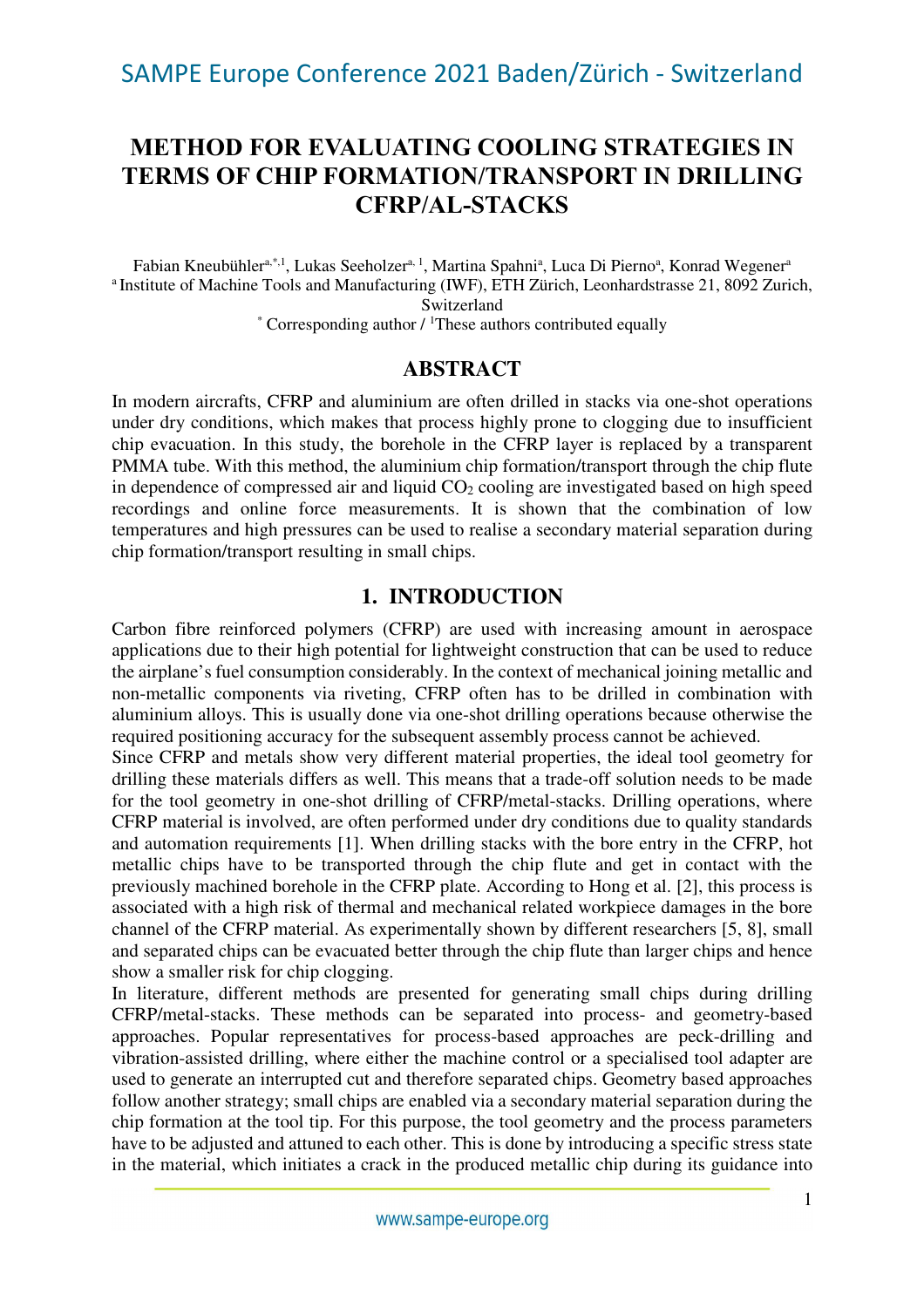the chip flute. Instead of adapting the tool geometry, several authors highlight the possibility of using cryogenic cooling for producing small chips. The high potential of cryogenic cooling is attributed to a low temperature level in the cutting region. This can be used to achieve a more brittle fracture behaviour of the workpiece material, which supports early chip fracture and hence smaller chips [6]. Furthermore, cryogenic cooling decreases the tendency to adhere workpiece material avoiding build-up edge formation at the cutting edge [1, 3].

In drilling CFRP/metal-stacks, chip clogging is usually investigated by analysing the process forces, the temperatures of the stack components and the produced metallic chips. Furthermore, high-speed recordings are used to observe the chip evacuation from the bore entry. However, these analysis approaches are only indirect methods and do not allow to directly inspect the chip formation in the bore hole, the chip transport through the chip flute and the potential clogging process due to a lack of visibility caused by the CFRP bore channel.

In this work, a method is presented which enables the investigation and the correlation of the chip formation process, the chip transport and the thrust force with respect to different cooling strategies in stack drilling. As a result, an enhanced process analysis of the CFRP/metal-stack drilling process is possible that can be used for tool optimisation in terms of clogging prevention.

### **2. MATERIALS AND METHODS**

In this chapter, the process and the process parameters are introduced first. Afterwards, the samples that allow to observe the chip formation, chip transport and the used tool are detailed. This is followed by the explanation of the experimental setup and the different cooling strategies considered in this work. Finally, the applicable process analysis in the given framework is explained.

#### 2.1 Process and process parameters

The drilling experiments are conducted on a *Schaublin 42L* CNC-lathe. The workpiece samples perform the rotational movement, i.e. cutting velocity, and are clamped in the spindle using a collet clamping system. The drilling tool is mounted to the turret and executes only a linear motion between the tool and the workpiece sample, i.e. feed velocity, which takes place in direction of the Z-axis. The tool/workpiece configuration is shown in Fig. 3 (b). For the drilling experiments, a cutting speed of  $v_c=120$  m/min and a feed rate of f=0.2 mm/rev are used and kept constant during the machining operation.

#### 2.2 Samples

In this work, the stack drilling process with the bore entry in CFRP and the bore exit in aluminium is taken into account. In this context, a material thickness of 5 mm for both materials is used. The schematic illustration of the stack drilling process is shown in Fig. 1 (a). Drilling CFRP mainly produces powder like chips that do not show a high risk for clogging. The manufacturing issue arises if hot Al-chips from the underlying Al-plate have to be transported through the chip flute. In this context, potential clogging of Al-chips results in mechanical and thermal damages in the bore channel of the previously drilled CRRP material. In order to observe the chip formation and evacuation processes, the bore channel is required to be visually accessible. Therefore, the CFRP bore channel is simulated by replacing it with a tube made out of the transparent thermoplastic material polymethyl methacrylate (PMMA) as shown in Fig. 1 (b). The tube is connected to the aluminium cylinder via press fit and has an inner diameter of 7 mm, which leads to a distance of 0.5 mm between the cutting edge corner and the inner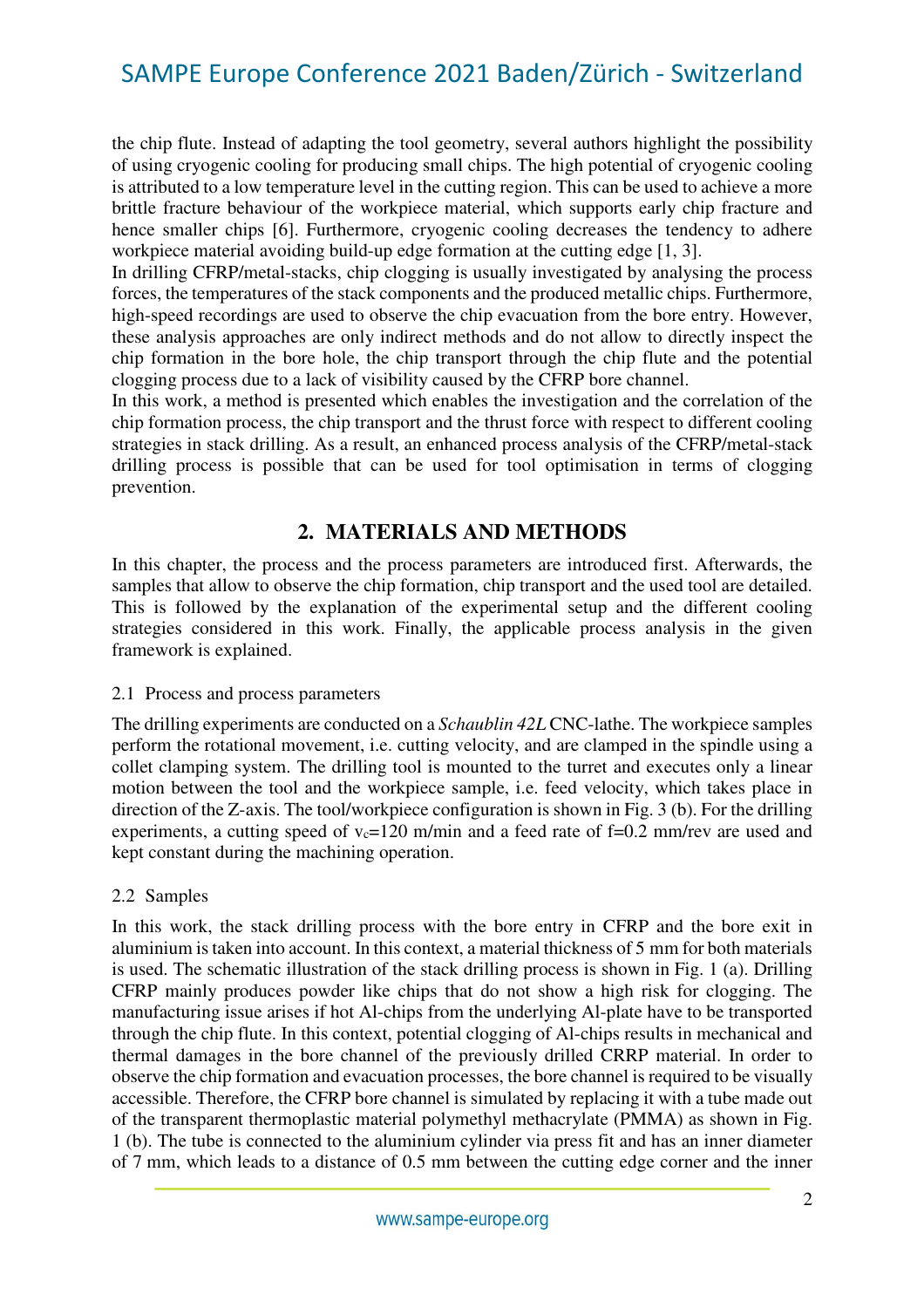surface of the tube. The additional space helps to ensure the observation of the process, since the chips in the chip flute have less contact with the PMMA and thus cause fewer scratches. The diameter of the inner aluminium cylinder, as seen in Fig. 1 (b), consists of 6 mm, which is the same diameter as the one of the drilling tool. Therefore, effects of the tool margins are neglected.



*Fig. 1: (a) CFRP/Al-stack drilling illustration; (b) Sample to approximate an arbitrary stack-drilling process (CFRP entry, Al exit) made out of aluminium with PMMA tube highlighting workpiece side cooling area with red rectangle; (c) Test rig configuration for tool-side cryogenic CO2 cooling with drill bit (C3)* 

In the scope of this paper, the chip formation process and the chip transport mechanisms are analysed for four different cooling methods. As a reference, dry cutting (C0) is compared with the effects of the cooling media compressed air at 8 bar and liquid  $CO<sub>2</sub>$  at 60 bar. Cooling with compressed air through the cooling channels of the tool is referred to as  $C_1$ . Liquid  $CO_2$  is used either from the workpiece side applied via cooling stream on the circumference of the aluminium cylinder (C2) or from the tool side through the cooling channels (C3). For the workpiece side cooling, a  $CO<sub>2</sub>$  jet is oriented perpendicular to the cylindrical surface of the sample. The area that enables the heat transfer via forced convection is marked by a red rectangle in Fig. 1 (b). The aluminium alloy AW-7075 (AlZn5,5MgCu) is used for the samples, which is an optimised alloy for aerospace applications. The good thermal conductivity of the material makes it interesting to compare cooling at different locations, i.e. on the workpiece and the tool.

#### 2.3 Tool

ArCr-based coated cemented carbide drill bits from *Heule Werkzeug AG* are used for the experiments. The tools have two internal coolant channels that are used for supplying the cooling media for C1 and C3 via the clearance face, shown in Fig. 2 (a), to the cutting zone. The diameter of the drill is 6 mm with a working length of 12 mm and a pointing angle of σ=144°. The drill bit is mounted via a screw connection on a drill rod, which allows rapid changes of different drill bits.

The cooling mechanism of  $CO<sub>2</sub>$  is based on a volumetric expansion, which leads to a temperature drop of the room temperature stored liquefied pressurised  $CO<sub>2</sub>$  to a minimum temperature of -78.5 °C [2]. The volumetric expansion in the coolant supply needs to take place right before the cutting zone in order to use the available cooling capacity in the most efficient way. The cooling media flow is supplied through a 0.5 mm diameter entry hole of the drill rod and is divided inside the drill bit into the two inner coolant channels. A tube with an inner diameter of 1 mm conducts the liquid CO2 from the smallest orifice through the entire drill rod directly to the drill bit. This reduces interfaces to a minimum and avoids sudden pressure changes that could lead to blockages, when some percentage of the liquid  $CO<sub>2</sub>$  transforms into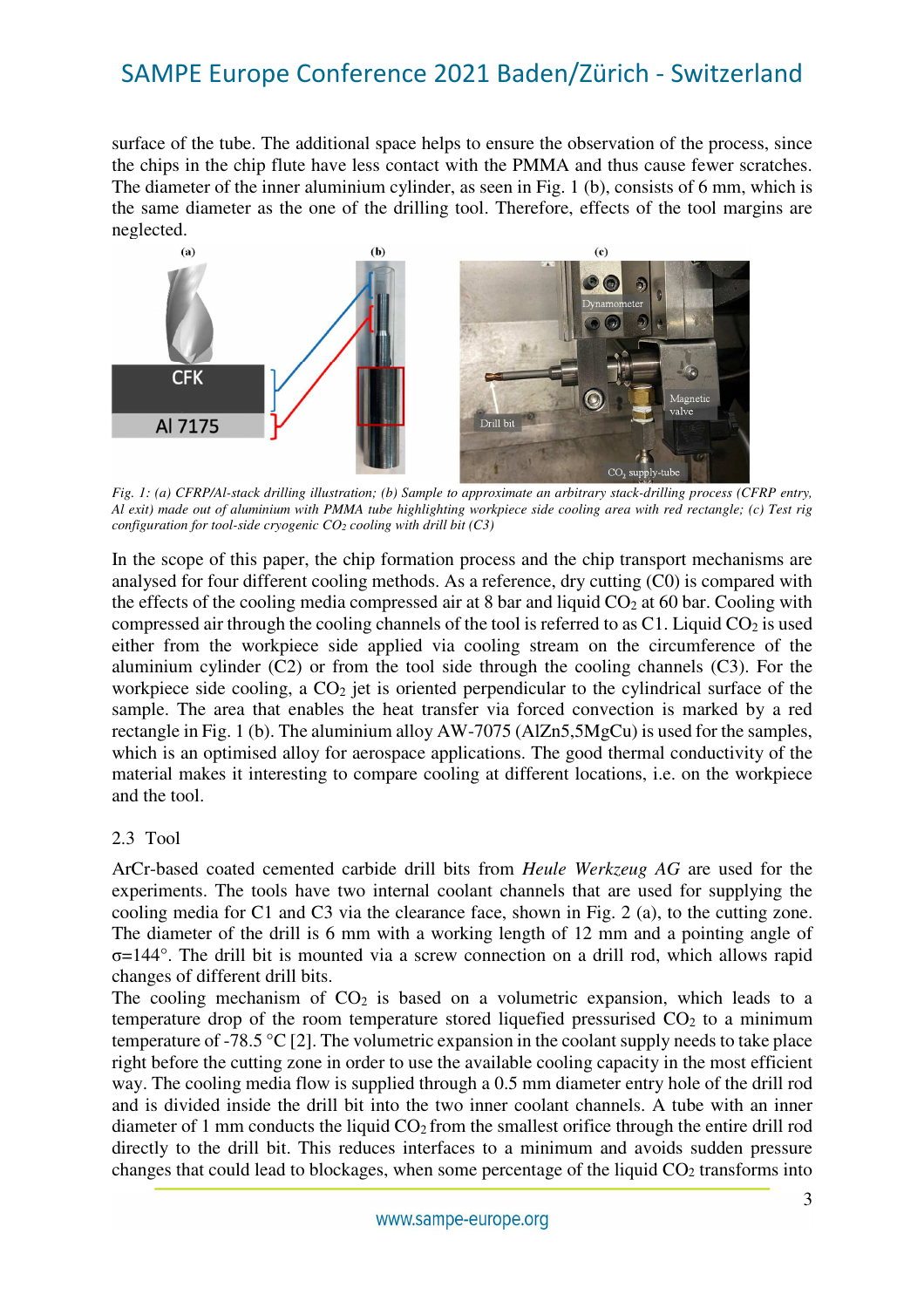dry ice. The assembled drilling tool inside an adapter for mounting different valves and the connecting copper tube is shown in Fig. 2 (b).



*Fig. 2: (a) Top view of drill bit showing cooling channels; (b) Drilling tool configuration with adapter; (c) Connecting tube* 

#### 2.4 Experimental setup

In order to analyse different cooling strategies on chip formation and transport mechanism, a test rig is developed, which allows to apply compressed air and liquefied  $CO<sub>2</sub>$  as cooling media. The compressed air is supplied to the tool adapter via a safety coupling whereas the cryogenic media requires a magnetic valve that can withstand high-pressure differences and low temperatures. The tool in the before described configuration is fixed to a dynamometer force plate type *Kistler 9121A5* on the turret of the CNC-lathe, which is used to measure the thrust forces during the drilling operations. For the force measurements, a sampling rate of 1.1 kHz and a low pass filter of 3 kHz are used. The fully assembled test rig with the configuration for cryogenic cooling (magnetic valve) is shown in Fig. 2 (c).

For cooling the workpiece from the outside (C2), a curved tube is used to supply a aligned coolant jet to the aluminium surface of the sample. This tube is connected to an adapter, which is mounted on the turret of the CNC-lathe so that the horizontal distance in Z direction between the drill bit and the coolant flow remains constant during the drilling operation. Fig. 3(a) shows the technical realisation of the cooling procedure from the workpiece side with focus on the adapter, whereas in Fig. 3 (b), the tool and the workpiece are highlighted.



*Fig. 3: (a) C2 cooling configuration showing the cooling from the CO<sub>2</sub> supply-tube to the magnetic valve through the cooling tube to the workpiece surface; (b) Combination of workpiece side cooling via cooling tube (C2) and tool-side cooling via compressed air supply tube (C1)* 

#### 2.5 Process analysis

For the process analysis, the high-speed recordings of the chip formation and transport process through the PMMA tubes and the measured thrust forces are considered. Each force measurement is repeated three times and the mean value is calculated. The measurement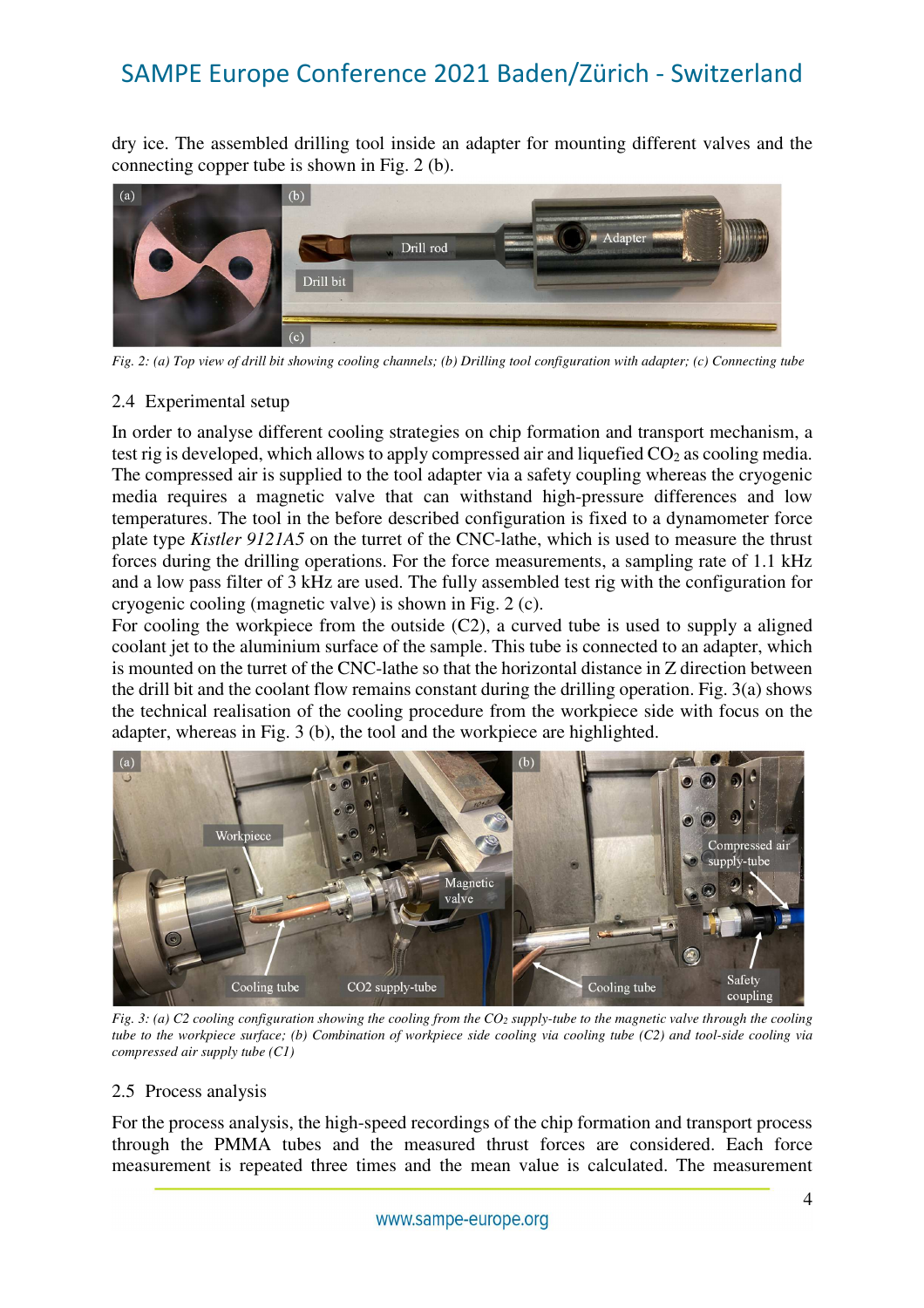evaluation for the arithmetic mean value takes place over the area where the oblique cutting edge is fully engaged and an approximated constant load situation is reached. For the high speed analysis, a high-speed camera type *Vision Research Phantom v12* is used, which is oriented perpendicular to the drilling axis focusing on the cutting zone. With a sample rate of 10'000 fps and an exposure time of 110 µs, a comprehensive angular resolution of 2.8° per image is achieved.

### **3. RESULTS AND DISCUSSION**

This section contains the results of the prior explained method for evaluating cooling strategies focusing on the chip formation, the chip transport and the thrust forces for drilling aluminium with a simulated CFRP bore channel.

In Fig. 4 (a), (b) and (c), representative time steps of the chip formation process and the chip transportation process in opposite feed direction are shown in dependence of the cooling strategies C0, C1, C2 and C3. The first time step shown in Fig. 4 (a) represents the moment of the chip crack initiation in the Al-chip. In Fig. 4 (b), the subsequent crack propagation is displayed. Finally, Fig. 4 (c) shows the previously described chip at the moment shortly before the next crack is initiated. The situation shown in Fig. 4 (c) represents the key point in terms of the secondary material separation, which describes the chip fracture during the chip's transport in the chip flute resulting in small single chips. In contrast to C0, C1 and C2, the formation of dry ice at the tool tip found for C3 prevents the analysis of the high-speed recordings. Therefore, only the chips that are ejected from the bore entry are visible and considered in this study. Representative Al-chips produced during the drilling operation are shown in Fig. 4 (d).



*Fig. 4: Representative time steps of the chip formation and transport processes for C0, C1, C2 and C3: (a) Crack initiation, (b) crack propagation, (c) chip separation shortly before new crack initiation; (d) illustrations of representative Al-chips*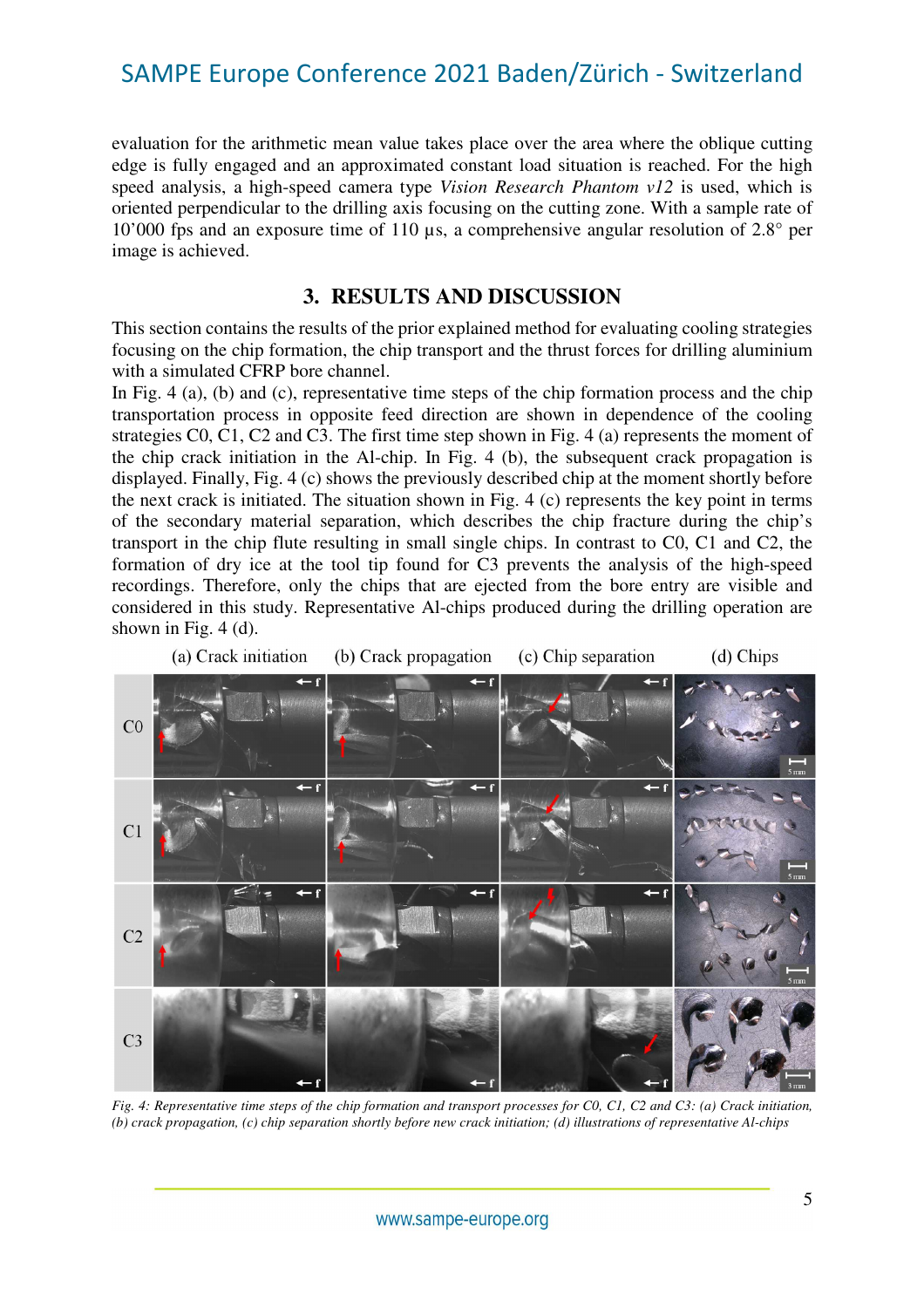Since the tool geometry and the process parameters remain constant for the drilling operation, the differences in chip formation and chip transport shown in Fig. 4 are only attributed to the applied cooling strategies. In the following, the general chip formation and chip transport behaviour for the reference situation C0 is explained.

During the progressing engagement of the cutting edge, the main cutting edges first form a spiral formed cone. Subsequently, the chip flows into the chip flute while beginning to twist around itself due to the tool rotation. With growing chip length, the produced chip coil is transported via the rake face into the chip flute. Meanwhile, the growing chip becomes less agile and the rotational moment forced by the tool rotation initiates shearing stresses. The induced stress state leads to a crack that starts nearby the core of the drilling tool, which then propagates across the chip width outwards. The crack initiation has two reasons. On the one hand, the difference in cutting speed over the tool diameter leads to shear stresses in the material of the previously produced chip during its transport along the rake face into the chip flute. On the other hand, the shape of the flute means that the chip cannot move at will but is forced into the helical tool geometry. In combination with the tool motion in feed direction, the superposition of these two reasons leads to a propagation of the previously initiated chip crack, which can lead to a secondary material separation as mentioned before. The chip formation process depends on the material properties of the workpiece, the applied cooling strategy, the process parameters and the tool geometry. However, for ductile materials it is often not enough to completely tear the chip apart since the material can be easily deformed. If the chip is not interrupted, the winding of a new cone occurs, which increases in size leading to the same phenomenon described before. The resulting long continuous chips are associated with a higher risk for clogging as explained in Section 1.

Cooling strategies that reduce process temperatures and enhance chip transport via pressurised media influence the process described above. Therefore, the results of the experimental study are evaluated below with respect to crack initiation, crack propagation and potential chip separation. In Fig. 4 (a), the chip crack initiation in the immediate vicinity of the cutting edge is highlighted with a red arrow for C0, C1 and C2. Comparing the three cooling strategies, no significant difference in the position of the crack initiation is determined. Consequently, the pressurised air  $(C1)$  and the workpiece side cooling with  $CO<sub>2</sub>(C2)$  have no visible impacts on the position of the crack initiation. It is assumed that the tool geometry and the process parameters play a more dominant role with respect to the crack initiation location than the tested cooling methods. As explained before, C3 does not reveal further information but visualises the ejection of the cooling media. After about 4 to 5 ms from the first crack initiation, Fig. 4 (b) shows the subsequent propagated crack. The red arrow in Fig. 4 (b) displays the approximate end of the crack propagation. C0 and C1 show a continuous stretched crack of about the length of the bore channel. Since a visual difference is not distinguishable, 8 bar seems to have a negligible effect on the chip transport. In comparison to C0 and C1, the length of the crack propagation for C2 is clearly shorter. The different crack propagations are associated with a reduction of ductility of the aluminium due to the workpiece side cooling with  $CO<sub>2</sub> (C<sub>2</sub>)$ . Looking at C3, the ejection of a chip at the bore entry is indicated. After the propagation of the crack displayed in Fig. 4 (b), a new chip winding is formed that leads to a rotation and a twisting of the prior generated chip, which is shown in Fig. 4 (c). In this context, a red arrow for C0, C1 and C2 highlights the critical point of a secondary material separation. During all conducted experiments, C0 shows rarely chip breaks (approx. 30%) whereas using pressurised air (C1) leads to a more frequent chip interruption (approx. 40%), which is confirmed by the resulting chips displayed in Fig. 4 (d). This difference is explained by the additional pressure, which forces the chip towards the chip flute supporting a full propagation of the crack leading to a higher probability for a secondary material separation. In comparison,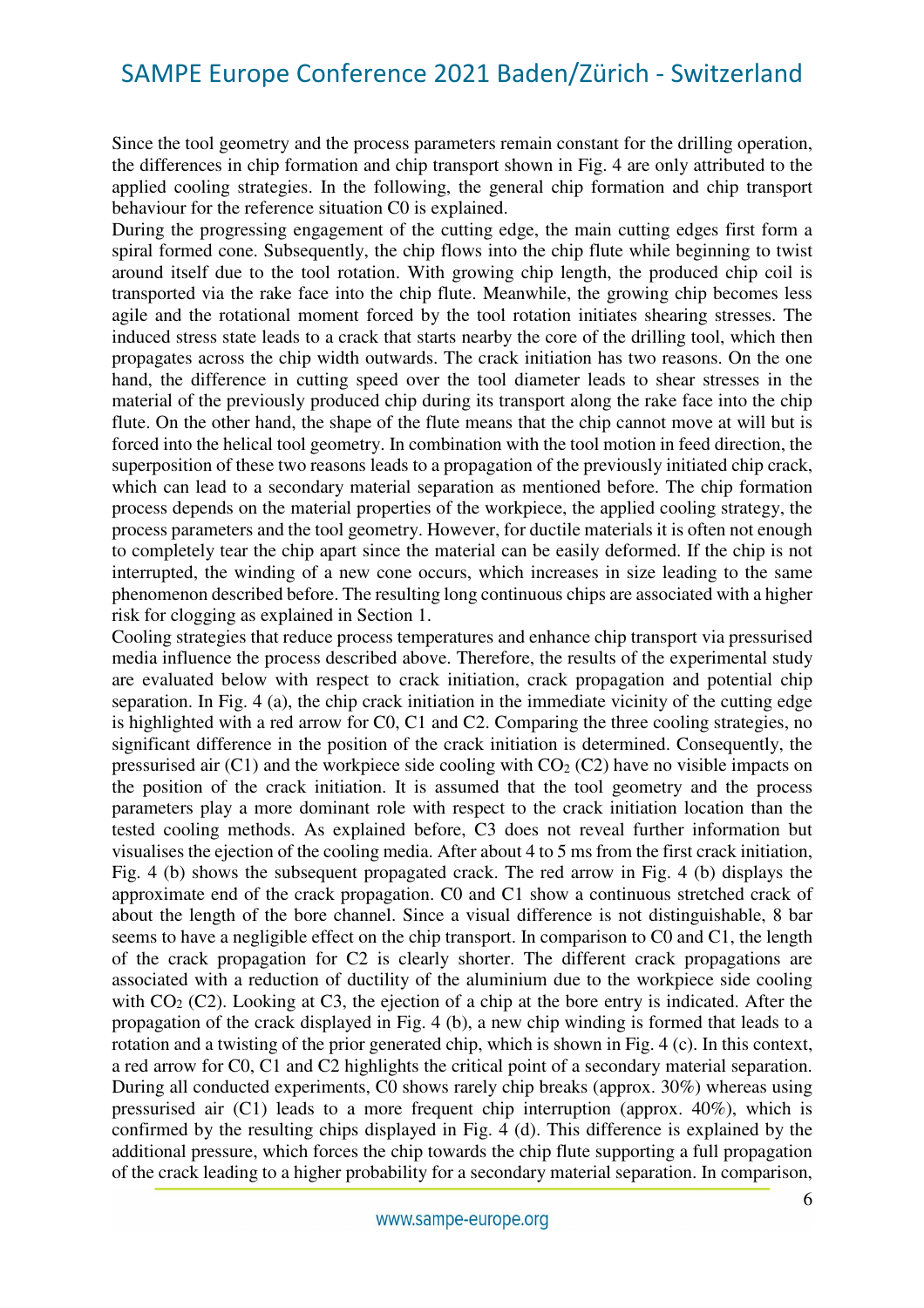around 50% of chip breaks occur by using  $CO<sub>2</sub>$  cooling from the workpiece side (C2), which is exemplarily shown by a red lightening symbol in Fig. 4 (c). In general, shorter interrupted chips are produced as exemplarily shown in Fig. 4 (d). Although the chip formation process and the chip transport cannot be investigated for C3, the subsequent analysis of generated Alchips shows only small and separated chips, which means that the secondary material separation is continuously achieved resulting in <90% of chip breaks. In this context, Fig. 4 (c) visualises the ejection of the cooling media and a chip that is marked with a red arrow, which is formed evidently due to the cryogenic cooling conditions, i.e. high pressure and low temperature. Furthermore, the high-pressurised cooling media supports the evacuation of Alchips so that clogging in this study is avoided. However, the effects of pressurised air and  $CO<sub>2</sub>$ cooling from the workpiece side are diminishing as further the chip moves along the chip flute. Moreover, as longer the tool is engaged with the workpiece material, as more process heat is generated. These two factors are the reasons why the superposition of high pressure and low temperature in C3 showed clear advantages in terms of small single chips compared to C0, C1 and C2.

Generally, thermal softening is facilitated at higher temperatures by the absence of sufficient cooling so that the material shows less internal resistance to deform. As a consequence, cryogenic cooling leads to a more brittle facture behaviour of the workpiece material resulting in increased process forces. Therefore, this method uses the thrust force measurements in order to obtain a quantitative measure for the chip formation as well as the chip transport behaviour to enhance the optical findings. It is found that the thrust force increases when applying any of the tested cooling strategies compared to the reference situation C0 as shown in Fig. 5. These findings are in good agreement with other research studies [4, 7]. The difference between the mean force values of C0 and C1 is not significant and the air jet resulting in a pressure force is likely to contribute to the increase. A further dominant increase of the thrust force and a reduction of the standard deviation is shown by comparing C0 and C2. Due to the absence of any pressure force from a cooling media introduced through the cooling channels, the increased thrust force is explained only by the increased hardness of the aluminium alloy at lower temperatures, which results in higher forces for generating plastic deformation. When applying liquid CO<sub>2</sub> cooling through the drilling tool (C3), about 20% higher thrust forces are measured. However, this phenomenon cannot be accounted to changing cutting conditions because of lower temperature and the therefore lower deformability of the material only since the injection of pressurised  $CO<sub>2</sub>$  of 60 bar adds an unknown force component to the measured signal affecting the mean value and the standard deviation. It is suggested to use the force signal as additional indicator for relative comparisons if high pressure fluids into the cutting zone are involved because of the unknown pressure force component in thrust force direction.



*Fig. 5: Thrust forces for different cooling strategies C0, C1, C2 and C3*